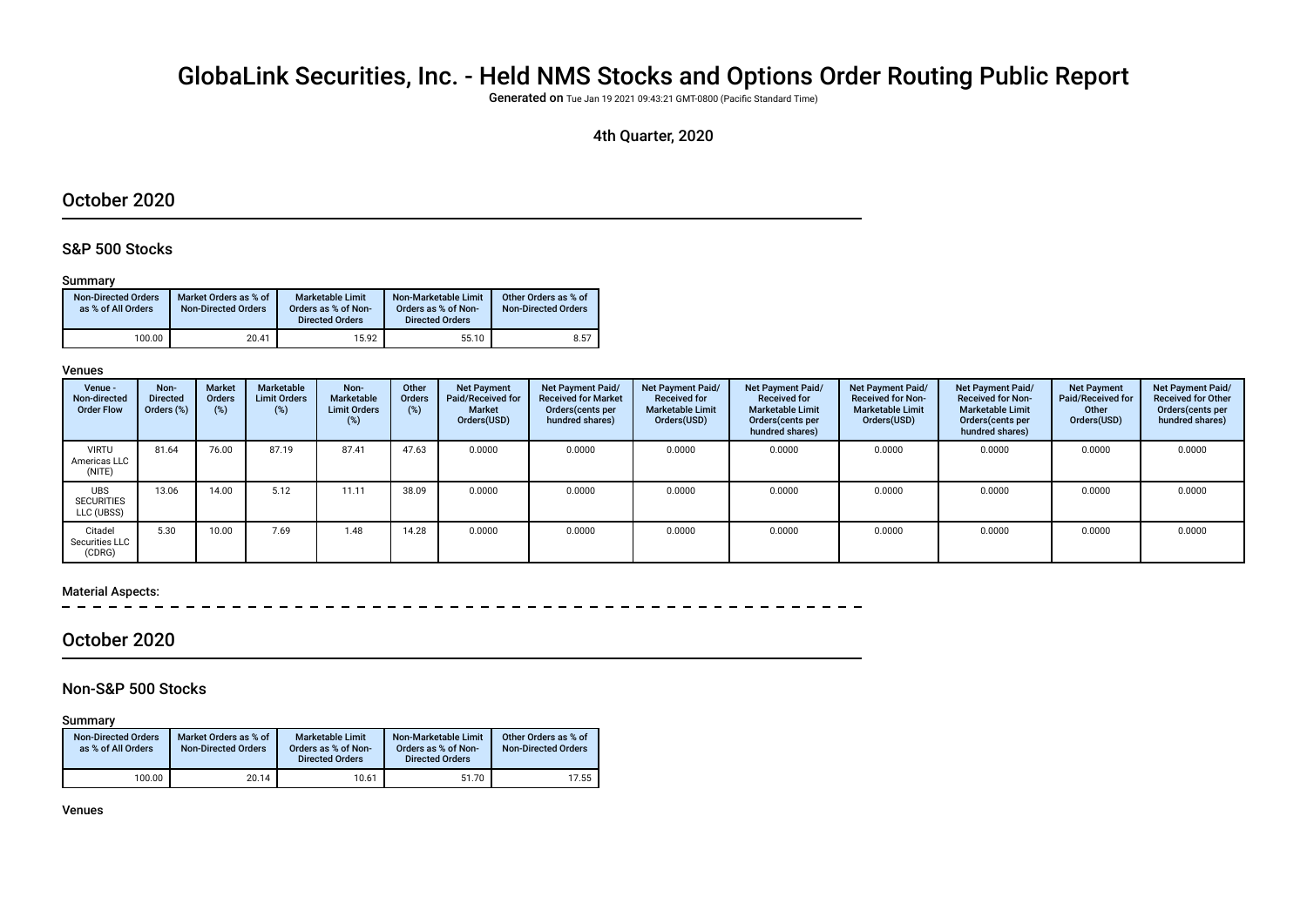| Venue -<br>Non-directed<br><b>Order Flow</b>  | Non-<br><b>Directed</b><br>Orders (%) | <b>Market</b><br>Orders<br>$(\%)$ | Marketable<br><b>Limit Orders</b><br>(%) | Non-<br>Marketable<br><b>Limit Orders</b><br>(%) | Other<br><b>Orders</b><br>(%) | <b>Net Payment</b><br>Paid/Received for<br><b>Market</b><br>Orders(USD) | <b>Net Payment Paid/</b><br><b>Received for Market</b><br>Orders(cents per<br>hundred shares) | Net Payment Paid/<br><b>Received for</b><br><b>Marketable Limit</b><br>Orders(USD) | Net Payment Paid/<br><b>Received for</b><br><b>Marketable Limit</b><br>Orders(cents per<br>hundred shares) | Net Payment Paid/<br><b>Received for Non-</b><br><b>Marketable Limit</b><br>Orders(USD) | Net Payment Paid/<br><b>Received for Non-</b><br><b>Marketable Limit</b><br>Orders(cents per<br>hundred shares) | <b>Net Payment</b><br>Paid/Received for<br>Other<br>Orders(USD) | Net Payment Paid/<br><b>Received for Other</b><br>Orders (cents per<br>hundred shares) |
|-----------------------------------------------|---------------------------------------|-----------------------------------|------------------------------------------|--------------------------------------------------|-------------------------------|-------------------------------------------------------------------------|-----------------------------------------------------------------------------------------------|------------------------------------------------------------------------------------|------------------------------------------------------------------------------------------------------------|-----------------------------------------------------------------------------------------|-----------------------------------------------------------------------------------------------------------------|-----------------------------------------------------------------|----------------------------------------------------------------------------------------|
| VIRTU<br>Americas LLC<br>(NITE)               | 53.75                                 | 59.47                             | 43.58                                    | 55.80                                            | 47.28                         | 0.0000                                                                  | 0.0000                                                                                        | 0.0000                                                                             | 0.0000                                                                                                     | 0.0000                                                                                  | 0.0000                                                                                                          | 0.0000                                                          | 0.0000                                                                                 |
| <b>UBS</b><br><b>SECURITIES</b><br>LLC (UBSS) | 44.76                                 | 39.18                             | 56.42                                    | 41.84                                            | 52.72                         | 0.0000                                                                  | 0.0000                                                                                        | 0.0000                                                                             | 0.0000                                                                                                     | 0.0000                                                                                  | 0.0000                                                                                                          | 0.0000                                                          | 0.0000                                                                                 |
| Citadel<br>Securities LLC<br>(CDRG)           | 1.49                                  | 1.35                              | 0.00                                     | 2.36                                             | 0.00                          | 0.0000                                                                  | 0.0000                                                                                        | 0.0000                                                                             | 0.0000                                                                                                     | 0.0000                                                                                  | 0.0000                                                                                                          | 0.0000                                                          | 0.0000                                                                                 |

# Material Aspects:<br> $- - - -$

# October 2020

### **Options**

### **Summary**

| <b>Non-Directed Orders</b><br>as % of All Orders | Market Orders as % of<br><b>Non-Directed Orders</b> | <b>Marketable Limit</b><br>Orders as % of Non-<br><b>Directed Orders</b> | Non-Marketable Limit<br>Orders as % of Non-<br><b>Directed Orders</b> | Other Orders as % of<br><b>Non-Directed Orders</b> |
|--------------------------------------------------|-----------------------------------------------------|--------------------------------------------------------------------------|-----------------------------------------------------------------------|----------------------------------------------------|
| 100.00                                           | 16.53                                               | 12.29                                                                    | 42.80                                                                 | 28.39                                              |

#### Venues

| Venue -<br>Non-directed<br><b>Order Flow</b>             | Non-<br><b>Directed</b><br>Orders (%) | <b>Market</b><br><b>Orders</b> | Marketable<br><b>Limit Orders</b><br>$(\%)$ | Non-<br>Marketable<br><b>Limit Orders</b><br>(%) | Other<br><b>Orders</b><br>$(\%)$ | <b>Net Payment</b><br>Paid/Received for<br><b>Market</b><br>Orders(USD) | Net Payment Paid/<br><b>Received for Market</b><br>Orders(cents per<br>hundred shares) | Net Payment Paid/<br><b>Received for</b><br><b>Marketable Limit</b><br>Orders(USD) | <b>Net Payment Paid/</b><br><b>Received for</b><br><b>Marketable Limit</b><br>Orders (cents per<br>hundred shares) | Net Payment Paid/<br><b>Received for Non-</b><br><b>Marketable Limit</b><br>Orders(USD) | Net Payment Paid/<br><b>Received for Non-</b><br><b>Marketable Limit</b><br>Orders(cents per<br>hundred shares) | <b>Net Payment</b><br><b>Paid/Received for</b><br>Other<br>Orders(USD) | Net Payment Paid/<br><b>Received for Other</b><br>Orders (cents per<br>hundred shares) |
|----------------------------------------------------------|---------------------------------------|--------------------------------|---------------------------------------------|--------------------------------------------------|----------------------------------|-------------------------------------------------------------------------|----------------------------------------------------------------------------------------|------------------------------------------------------------------------------------|--------------------------------------------------------------------------------------------------------------------|-----------------------------------------------------------------------------------------|-----------------------------------------------------------------------------------------------------------------|------------------------------------------------------------------------|----------------------------------------------------------------------------------------|
| WOLVERINE<br><b>EXECUTION</b><br>SERVICES, LLC<br>(WEXX) | 55.94                                 | 61.54                          | 58.63                                       | 54.46                                            | 53.74                            | 0.0000                                                                  | 0.0000                                                                                 | 0.0000                                                                             | 0.0000                                                                                                             | 0.0000                                                                                  | 0.0000                                                                                                          | 0.0000                                                                 | 0.0000                                                                                 |
| Citadel<br>Securities LLC<br>(CDRG)                      | 44.06                                 | 38.46                          | 41.37                                       | 45.54                                            | 46.26                            | 0.0000                                                                  | 0.0000                                                                                 | 0.0000                                                                             | 0.0000                                                                                                             | 0.0000                                                                                  | 0.0000                                                                                                          | 0.0000                                                                 | 0.0000                                                                                 |

Material Aspects:

# November 2020

### S&P 500 Stocks

Summary

| <b>Non-Directed Orders</b> | Market Orders as % of      | <b>Marketable Limit</b> | Non-Marketable Limit   | Other Orders as % of       |
|----------------------------|----------------------------|-------------------------|------------------------|----------------------------|
| as % of All Orders         | <b>Non-Directed Orders</b> | Orders as % of Non-     | Orders as % of Non-    | <b>Non-Directed Orders</b> |
|                            |                            | <b>Directed Orders</b>  | <b>Directed Orders</b> |                            |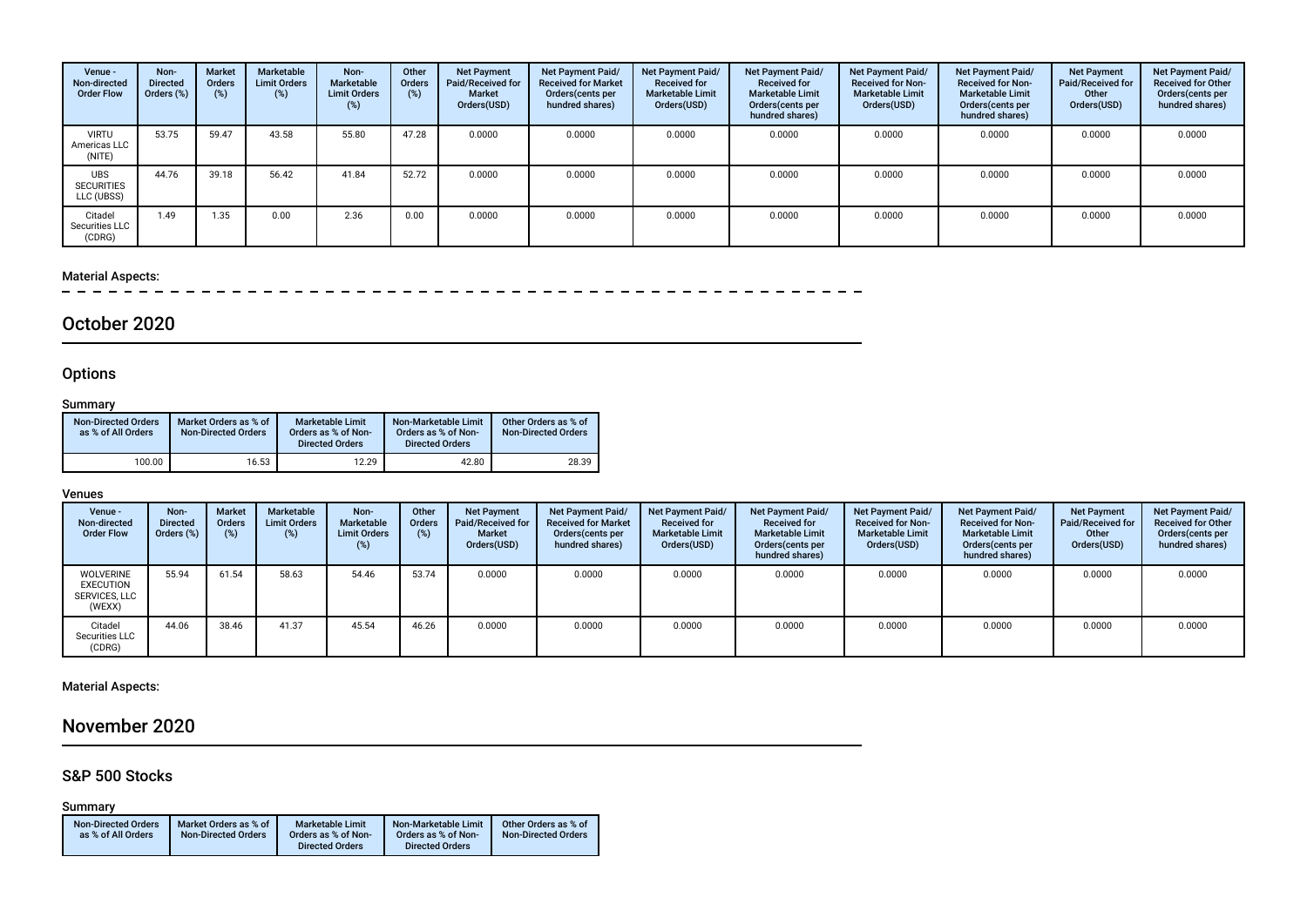| <b>Non-Directed Orders</b><br>as % of All Orders | Market Orders as % of<br><b>Non-Directed Orders</b> | Marketable Limit<br>Orders as % of Non-<br><b>Directed Orders</b> | Non-Marketable Limit<br>Orders as % of Non-<br><b>Directed Orders</b> | Other Orders as % of<br><b>Non-Directed Orders</b> |
|--------------------------------------------------|-----------------------------------------------------|-------------------------------------------------------------------|-----------------------------------------------------------------------|----------------------------------------------------|
| 100.00                                           | 25.68                                               | 6.42                                                              | 45.95                                                                 | 21.96                                              |

#### Venues

| Venue -<br>Non-directed<br><b>Order Flow</b>  | Non-<br><b>Directed</b><br>Orders (%) | <b>Market</b><br><b>Orders</b><br>$(\%)$ | Marketable<br><b>Limit Orders</b><br>$(\%)$ | Non-<br>Marketable<br><b>Limit Orders</b><br>(%) | Other<br><b>Orders</b><br>(%) | <b>Net Payment</b><br>Paid/Received for<br><b>Market</b><br>Orders(USD) | <b>Net Payment Paid/</b><br><b>Received for Market</b><br>Orders (cents per<br>hundred shares) | Net Payment Paid/<br><b>Received for</b><br><b>Marketable Limit</b><br>Orders(USD) | Net Payment Paid/<br><b>Received for</b><br><b>Marketable Limit</b><br>Orders(cents per<br>hundred shares) | Net Payment Paid/<br><b>Received for Non-</b><br><b>Marketable Limit</b><br>Orders(USD) | Net Payment Paid/<br><b>Received for Non-</b><br><b>Marketable Limit</b><br>Orders (cents per<br>hundred shares) | <b>Net Payment</b><br>Paid/Received for<br>Other<br>Orders(USD) | Net Payment Paid/<br><b>Received for Other</b><br>Orders (cents per<br>hundred shares) |
|-----------------------------------------------|---------------------------------------|------------------------------------------|---------------------------------------------|--------------------------------------------------|-------------------------------|-------------------------------------------------------------------------|------------------------------------------------------------------------------------------------|------------------------------------------------------------------------------------|------------------------------------------------------------------------------------------------------------|-----------------------------------------------------------------------------------------|------------------------------------------------------------------------------------------------------------------|-----------------------------------------------------------------|----------------------------------------------------------------------------------------|
| <b>VIRTU</b><br>Americas LLC<br>(NITE)        | 82.11                                 | 80.28                                    | 63.17                                       | 84.57                                            | 84.62                         | 0.0000                                                                  | 0.0000                                                                                         | 0.0000                                                                             | 0.0000                                                                                                     | 0.0000                                                                                  | 0.0000                                                                                                           | 0.0000                                                          | 0.0000                                                                                 |
| <b>UBS</b><br><b>SECURITIES</b><br>LLC (UBSS) | 11.48                                 | 13.15                                    | 26.31                                       | 11.02                                            | 6.15                          | 0.0000                                                                  | 0.0000                                                                                         | 0.0000                                                                             | 0.0000                                                                                                     | 0.0000                                                                                  | 0.0000                                                                                                           | 0.0000                                                          | 0.0000                                                                                 |
| Citadel<br>Securities LLC<br>(CDRG)           | 6.41                                  | 6.57                                     | 10.52                                       | 4.41                                             | 9.23                          | 0.0000                                                                  | 0.0000                                                                                         | 0.0000                                                                             | 0.0000                                                                                                     | 0.0000                                                                                  | 0.0000                                                                                                           | 0.0000                                                          | 0.0000                                                                                 |

### Material Aspects:

 $\overline{\phantom{a}}$ 

# November 2020

### Non-S&P 500 Stocks

### Summary

| <b>Non-Directed Orders</b><br>as % of All Orders | Market Orders as % of<br><b>Non-Directed Orders</b> | Marketable Limit<br>Orders as % of Non-<br><b>Directed Orders</b> | Non-Marketable Limit<br>Orders as % of Non-<br><b>Directed Orders</b> | Other Orders as % of<br><b>Non-Directed Orders</b> |
|--------------------------------------------------|-----------------------------------------------------|-------------------------------------------------------------------|-----------------------------------------------------------------------|----------------------------------------------------|
| 100.00                                           | 35.79                                               | 7.02                                                              | 36.90                                                                 | 20.29                                              |

#### Venues

| Venue -<br>Non-directed<br><b>Order Flow</b>  | Non-<br><b>Directed</b><br>Orders (%) | <b>Market</b><br><b>Orders</b><br>$(\%)$ | Marketable<br><b>Limit Orders</b><br>$(\%)$ | Non-<br>Marketable<br><b>Limit Orders</b><br>(%) | Other<br><b>Orders</b><br>(%) | <b>Net Payment</b><br>Paid/Received for<br>Market<br>Orders(USD) | Net Payment Paid/<br><b>Received for Market</b><br>Orders (cents per<br>hundred shares) | Net Payment Paid/<br><b>Received for</b><br><b>Marketable Limit</b><br>Orders(USD) | <b>Net Payment Paid/</b><br><b>Received for</b><br><b>Marketable Limit</b><br>Orders (cents per<br>hundred shares) | Net Payment Paid/<br><b>Received for Non-</b><br><b>Marketable Limit</b><br>Orders(USD) | Net Payment Paid/<br><b>Received for Non-</b><br><b>Marketable Limit</b><br>Orders (cents per<br>hundred shares) | <b>Net Payment</b><br>Paid/Received for<br>Other<br>Orders(USD) | Net Payment Paid/<br><b>Received for Other</b><br>Orders (cents per<br>hundred shares) |
|-----------------------------------------------|---------------------------------------|------------------------------------------|---------------------------------------------|--------------------------------------------------|-------------------------------|------------------------------------------------------------------|-----------------------------------------------------------------------------------------|------------------------------------------------------------------------------------|--------------------------------------------------------------------------------------------------------------------|-----------------------------------------------------------------------------------------|------------------------------------------------------------------------------------------------------------------|-----------------------------------------------------------------|----------------------------------------------------------------------------------------|
| <b>VIRTU</b><br>Americas LLC<br>(NITE)        | 69.87                                 | 76.81                                    | 42.68                                       | 69.61                                            | 67.52                         | 0.0000                                                           | 0.0000                                                                                  | 0.0000                                                                             | 0.0000                                                                                                             | 0.0000                                                                                  | 0.0000                                                                                                           | 0.0000                                                          | 0.0000                                                                                 |
| <b>UBS</b><br><b>SECURITIES</b><br>LLC (UBSS) | 29.79                                 | 22.72                                    | 57.32                                       | 30.16                                            | 32.06                         | 0.0000                                                           | 0.0000                                                                                  | 0.0000                                                                             | 0.0000                                                                                                             | 0.0000                                                                                  | 0.0000                                                                                                           | 0.0000                                                          | 0.0000                                                                                 |
| Citadel<br>Securities LLC<br>(CDRG)           | 0.34                                  | 0.47                                     | 0.00                                        | 0.23                                             | 0.42                          | 0.0000                                                           | 0.0000                                                                                  | 0.0000                                                                             | 0.0000                                                                                                             | 0.0000                                                                                  | 0.0000                                                                                                           | 0.0000                                                          | 0.0000                                                                                 |

### Material Aspects:

 $\sim$  $\sim$  $-$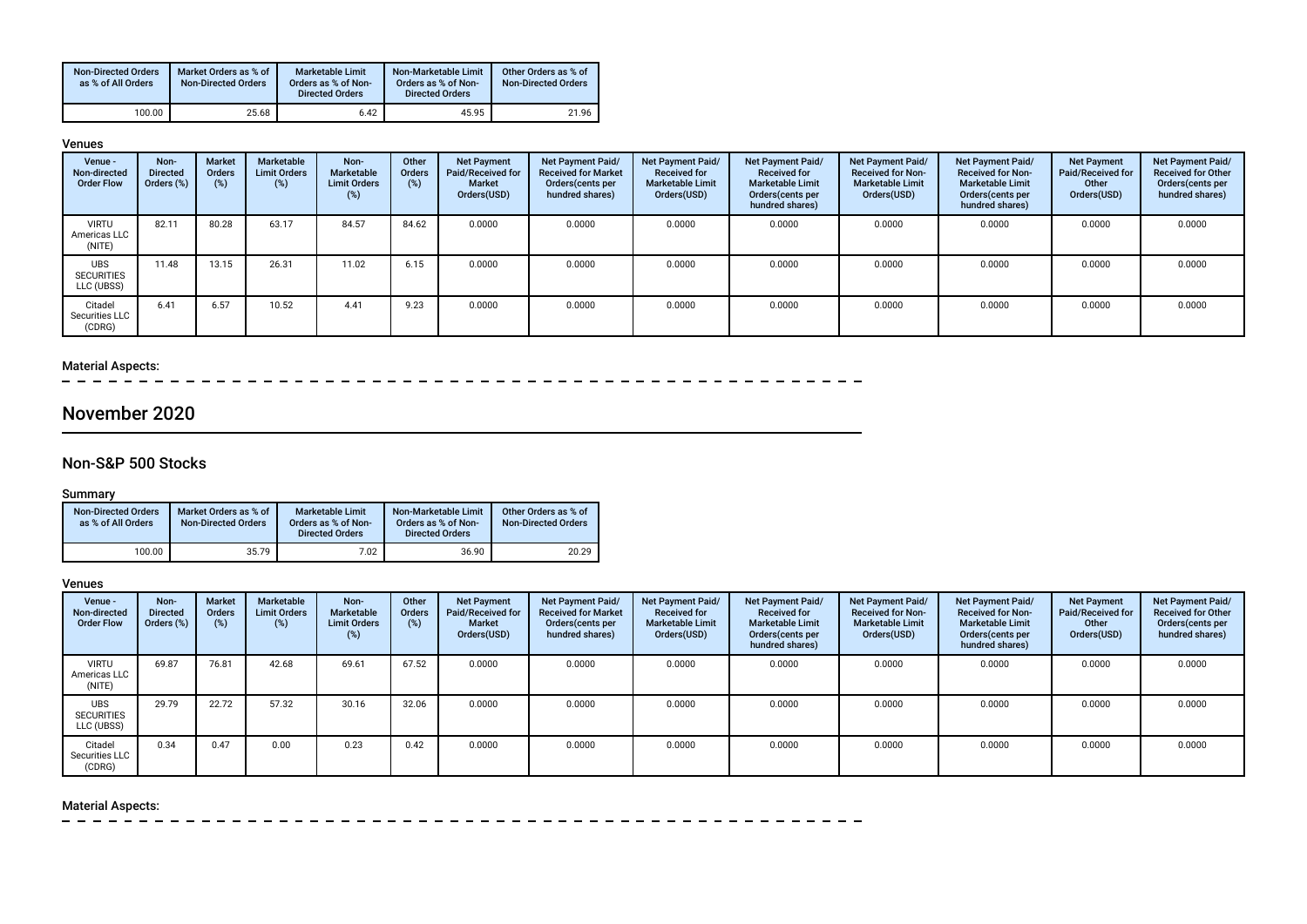# November 2020

### **Options**

### Summary

| <b>Non-Directed Orders</b><br>as % of All Orders | Market Orders as % of<br><b>Non-Directed Orders</b> | Marketable Limit<br>Orders as % of Non-<br><b>Directed Orders</b> | Non-Marketable Limit<br>Orders as % of Non-<br><b>Directed Orders</b> | Other Orders as % of<br><b>Non-Directed Orders</b> |
|--------------------------------------------------|-----------------------------------------------------|-------------------------------------------------------------------|-----------------------------------------------------------------------|----------------------------------------------------|
| 100.00                                           | 14.89                                               | 14.04                                                             | 43.40                                                                 | 27.66                                              |

### Venues

| Venue -<br>Non-directed<br><b>Order Flow</b>                    | Non-<br><b>Directed</b><br>Orders (%) | <b>Market</b><br><b>Orders</b><br>(%) | Marketable<br><b>Limit Orders</b><br>(%) | Non-<br><b>Marketable</b><br><b>Limit Orders</b><br>(%) | Other<br>Orders<br>$(\%)$ | <b>Net Payment</b><br>Paid/Received for<br><b>Market</b><br>Orders(USD) | Net Payment Paid/<br><b>Received for Market</b><br>Orders(cents per<br>hundred shares) | Net Payment Paid/<br><b>Received for</b><br><b>Marketable Limit</b><br>Orders(USD) | <b>Net Payment Paid/</b><br><b>Received for</b><br><b>Marketable Limit</b><br>Orders (cents per<br>hundred shares) | Net Payment Paid/<br><b>Received for Non-</b><br><b>Marketable Limit</b><br>Orders(USD) | Net Payment Paid/<br><b>Received for Non-</b><br><b>Marketable Limit</b><br>Orders(cents per<br>hundred shares) | <b>Net Payment</b><br>Paid/Received for<br>Other<br>Orders(USD) | Net Payment Paid/<br><b>Received for Other</b><br>Orders(cents per<br>hundred shares) |
|-----------------------------------------------------------------|---------------------------------------|---------------------------------------|------------------------------------------|---------------------------------------------------------|---------------------------|-------------------------------------------------------------------------|----------------------------------------------------------------------------------------|------------------------------------------------------------------------------------|--------------------------------------------------------------------------------------------------------------------|-----------------------------------------------------------------------------------------|-----------------------------------------------------------------------------------------------------------------|-----------------------------------------------------------------|---------------------------------------------------------------------------------------|
| <b>WOLVERINE</b><br><b>EXECUTION</b><br>SERVICES, LLC<br>(WEXX) | 56.60                                 | 62.86                                 | 51.52                                    | 57.85                                                   | 53.85                     | 0.0000                                                                  | 0.0000                                                                                 | 0.0000                                                                             | 0.0000                                                                                                             | 0.0000                                                                                  | 0.0000                                                                                                          | 0.0000                                                          | 0.0000                                                                                |
| Citadel<br>Securities LLC<br>(CDRG)                             | 43.40                                 | 37.14                                 | 48.48                                    | 42.15                                                   | 46.15                     | 0.0000                                                                  | 0.0000                                                                                 | 0.0000                                                                             | 0.0000                                                                                                             | 0.0000                                                                                  | 0.0000                                                                                                          | 0.0000                                                          | 0.0000                                                                                |

### Material Aspects:

# December 2020

### S&P 500 Stocks

### **Summary**

| <b>Non-Directed Orders</b><br>as % of All Orders | Market Orders as % of<br><b>Non-Directed Orders</b> | <b>Marketable Limit</b><br>Orders as % of Non-<br><b>Directed Orders</b> | Non-Marketable Limit<br>Orders as % of Non-<br><b>Directed Orders</b> | Other Orders as % of<br><b>Non-Directed Orders</b> |
|--------------------------------------------------|-----------------------------------------------------|--------------------------------------------------------------------------|-----------------------------------------------------------------------|----------------------------------------------------|
| 100.00                                           | 43.50                                               | 5.38                                                                     | 40.36                                                                 | 10.76                                              |

### Venues

| Venue -<br>Non-directed<br><b>Order Flow</b>  | Non-<br><b>Directed</b><br>Orders (%) | <b>Market</b><br><b>Orders</b><br>$(\%)$ | Marketable<br><b>Limit Orders</b><br>$(\%)$ | Non-<br>Marketable<br><b>Limit Orders</b><br>(%) | Other<br><b>Orders</b><br>(%) | <b>Net Payment</b><br>Paid/Received for<br><b>Market</b><br>Orders(USD) | Net Payment Paid/<br><b>Received for Market</b><br>Orders (cents per<br>hundred shares) | <b>Net Payment Paid/</b><br><b>Received for</b><br><b>Marketable Limit</b><br>Orders(USD) | <b>Net Payment Paid/</b><br><b>Received for</b><br><b>Marketable Limit</b><br>Orders(cents per<br>hundred shares) | Net Payment Paid/<br><b>Received for Non-</b><br><b>Marketable Limit</b><br>Orders(USD) | Net Payment Paid/<br><b>Received for Non-</b><br><b>Marketable Limit</b><br>Orders (cents per<br>hundred shares) | <b>Net Payment</b><br>Paid/Received for<br>Other<br>Orders(USD) | <b>Net Payment Paid/</b><br><b>Received for Other</b><br>Orders(cents per<br>hundred shares) |
|-----------------------------------------------|---------------------------------------|------------------------------------------|---------------------------------------------|--------------------------------------------------|-------------------------------|-------------------------------------------------------------------------|-----------------------------------------------------------------------------------------|-------------------------------------------------------------------------------------------|-------------------------------------------------------------------------------------------------------------------|-----------------------------------------------------------------------------------------|------------------------------------------------------------------------------------------------------------------|-----------------------------------------------------------------|----------------------------------------------------------------------------------------------|
| VIRTU<br>Americas LLC<br>(NITE)               | 86.11                                 | 82.48                                    | 83.34                                       | 91.12                                            | 83.34                         | 0.0000                                                                  | 0.0000                                                                                  | 0.0000                                                                                    | 0.0000                                                                                                            | 0.0000                                                                                  | 0.0000                                                                                                           | 0.0000                                                          | 0.0000                                                                                       |
| <b>UBS</b><br><b>SECURITIES</b><br>LLC (UBSS) | 10.31                                 | 11.34                                    | 8.33                                        | 7.77                                             | 16.66                         | 0.0000                                                                  | 0.0000                                                                                  | 0.0000                                                                                    | 0.0000                                                                                                            | 0.0000                                                                                  | 0.0000                                                                                                           | 0.0000                                                          | 0.0000                                                                                       |
| Citadel<br>Securities LLC<br>(CDRG)           | 3.58                                  | 6.18                                     | 8.33                                        | 1.11                                             | 0.00                          | 0.0000                                                                  | 0.0000                                                                                  | 0.0000                                                                                    | 0.0000                                                                                                            | 0.0000                                                                                  | 0.0000                                                                                                           | 0.0000                                                          | 0.0000                                                                                       |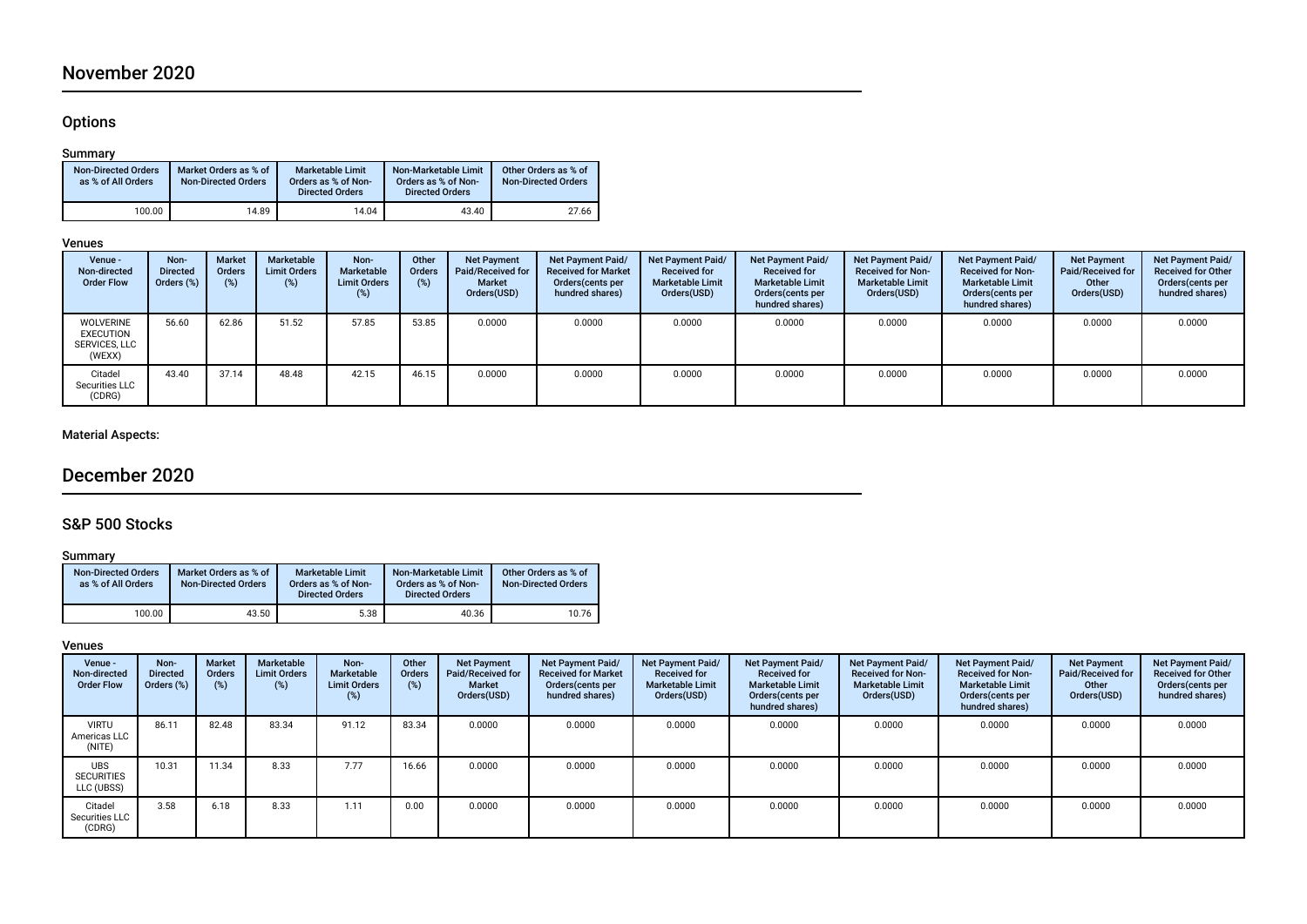# Material Aspects:<br> $= - -$

-----------------------

# December 2020

### Non-S&P 500 Stocks

### **Summary**

| <b>Non-Directed Orders</b><br>as % of All Orders | Market Orders as % of<br><b>Non-Directed Orders</b> | Marketable Limit<br>Orders as % of Non-<br><b>Directed Orders</b> | Non-Marketable Limit<br>Orders as % of Non-<br><b>Directed Orders</b> | Other Orders as % of<br><b>Non-Directed Orders</b> |
|--------------------------------------------------|-----------------------------------------------------|-------------------------------------------------------------------|-----------------------------------------------------------------------|----------------------------------------------------|
| 100.00                                           | 51.90                                               | 6.14                                                              | 26.85                                                                 | 15.11                                              |

#### Venues

| Venue -<br>Non-directed<br><b>Order Flow</b>  | Non-<br>Directed<br>Orders (%) | <b>Market</b><br><b>Orders</b><br>(%) | Marketable<br><b>Limit Orders</b><br>(%) | Non-<br>Marketable<br><b>Limit Orders</b><br>(%) | Other<br><b>Orders</b><br>(%) | <b>Net Payment</b><br>Paid/Received for<br><b>Market</b><br>Orders(USD) | Net Payment Paid/<br><b>Received for Market</b><br>Orders(cents per<br>hundred shares) | Net Payment Paid/<br><b>Received for</b><br><b>Marketable Limit</b><br>Orders(USD) | <b>Net Payment Paid/</b><br><b>Received for</b><br><b>Marketable Limit</b><br>Orders(cents per<br>hundred shares) | Net Payment Paid/<br><b>Received for Non-</b><br><b>Marketable Limit</b><br>Orders(USD) | Net Payment Paid/<br><b>Received for Non-</b><br><b>Marketable Limit</b><br>Orders (cents per<br>hundred shares) | <b>Net Payment</b><br>Paid/Received for<br>Other<br>Orders(USD) | Net Payment Paid/<br><b>Received for Other</b><br>Orders(cents per<br>hundred shares) |
|-----------------------------------------------|--------------------------------|---------------------------------------|------------------------------------------|--------------------------------------------------|-------------------------------|-------------------------------------------------------------------------|----------------------------------------------------------------------------------------|------------------------------------------------------------------------------------|-------------------------------------------------------------------------------------------------------------------|-----------------------------------------------------------------------------------------|------------------------------------------------------------------------------------------------------------------|-----------------------------------------------------------------|---------------------------------------------------------------------------------------|
| <b>VIRTU</b><br>Americas LLC<br>(NITE)        | 64.88                          | 72.62                                 | 46.06                                    | 64.79                                            | 46.11                         | 0.0000                                                                  | 0.0000                                                                                 | 0.0000                                                                             | 0.0000                                                                                                            | 0.0000                                                                                  | 0.0000                                                                                                           | 0.0000                                                          | 0.0000                                                                                |
| <b>UBS</b><br><b>SECURITIES</b><br>LLC (UBSS) | 34.85                          | 26.99                                 | 52.82                                    | 35.21                                            | 53.89                         | 0.0000                                                                  | 0.0000                                                                                 | 0.0000                                                                             | 0.0000                                                                                                            | 0.0000                                                                                  | 0.0000                                                                                                           | 0.0000                                                          | 0.0000                                                                                |
| Citadel<br>Securities LLC<br>(CDRG)           | 0.27                           | 0.39                                  | 1.12                                     | 0.00                                             | 0.00                          | 0.0000                                                                  | 0.0000                                                                                 | 0.0000                                                                             | 0.0000                                                                                                            | 0.0000                                                                                  | 0.0000                                                                                                           | 0.0000                                                          | 0.0000                                                                                |

### Material Aspects:

 $\equiv$   $\equiv$  $\equiv$  $\overline{\phantom{a}}$  $\equiv$  $\overline{\phantom{a}}$ 

# December 2020

### **Options**

#### Summary

| <b>Non-Directed Orders</b><br>as % of All Orders | Market Orders as % of<br><b>Non-Directed Orders</b> | <b>Marketable Limit</b><br>Orders as % of Non-<br><b>Directed Orders</b> | Non-Marketable Limit<br>Orders as % of Non-<br><b>Directed Orders</b> | Other Orders as % of<br><b>Non-Directed Orders</b> |  |
|--------------------------------------------------|-----------------------------------------------------|--------------------------------------------------------------------------|-----------------------------------------------------------------------|----------------------------------------------------|--|
| 100.00                                           | 19.42                                               | 6.20                                                                     | 43.80                                                                 | 30.58                                              |  |

#### Venues

| Venue -<br>Non-directed<br><b>Order Flow</b>                    | Non-<br><b>Directed</b><br>Orders (%) | <b>Market</b><br><b>Orders</b> | <b>Marketable</b><br><b>Limit Orders</b><br>(%) | Non-<br>Marketable<br><b>Limit Orders</b><br>$(\%)$ | Other<br>Orders | <b>Net Payment</b><br><b>Paid/Received for</b><br><b>Market</b><br>Orders(USD) | <b>Net Payment Paid/</b><br><b>Received for Market</b><br>Orders(cents per<br>hundred shares) | Net Payment Paid/<br><b>Received for</b><br><b>Marketable Limit</b><br>Orders(USD) | Net Payment Paid/<br><b>Received for</b><br><b>Marketable Limit</b><br>Orders(cents per<br>hundred shares) | Net Payment Paid/<br><b>Received for Non-</b><br><b>Marketable Limit</b><br>Orders(USD) | Net Payment Paid/<br><b>Received for Non-</b><br><b>Marketable Limit</b><br>Orders (cents per<br>hundred shares) | <b>Net Payment</b><br>Paid/Received for<br>Other<br>Orders(USD) | Net Payment Paid/<br><b>Received for Other</b><br>Orders(cents per<br>hundred shares) |
|-----------------------------------------------------------------|---------------------------------------|--------------------------------|-------------------------------------------------|-----------------------------------------------------|-----------------|--------------------------------------------------------------------------------|-----------------------------------------------------------------------------------------------|------------------------------------------------------------------------------------|------------------------------------------------------------------------------------------------------------|-----------------------------------------------------------------------------------------|------------------------------------------------------------------------------------------------------------------|-----------------------------------------------------------------|---------------------------------------------------------------------------------------|
| <b>WOLVERINE</b><br><b>EXECUTION</b><br>SERVICES. LLC<br>(WEXX) | 55.79                                 | 57.45                          | 46.66                                           | 53.78                                               | 59.46           | 0.0000                                                                         | 0.0000                                                                                        | 0.0000                                                                             | 0.0000                                                                                                     | 0.0000                                                                                  | 0.0000                                                                                                           | 0.0000                                                          | 0.0000                                                                                |